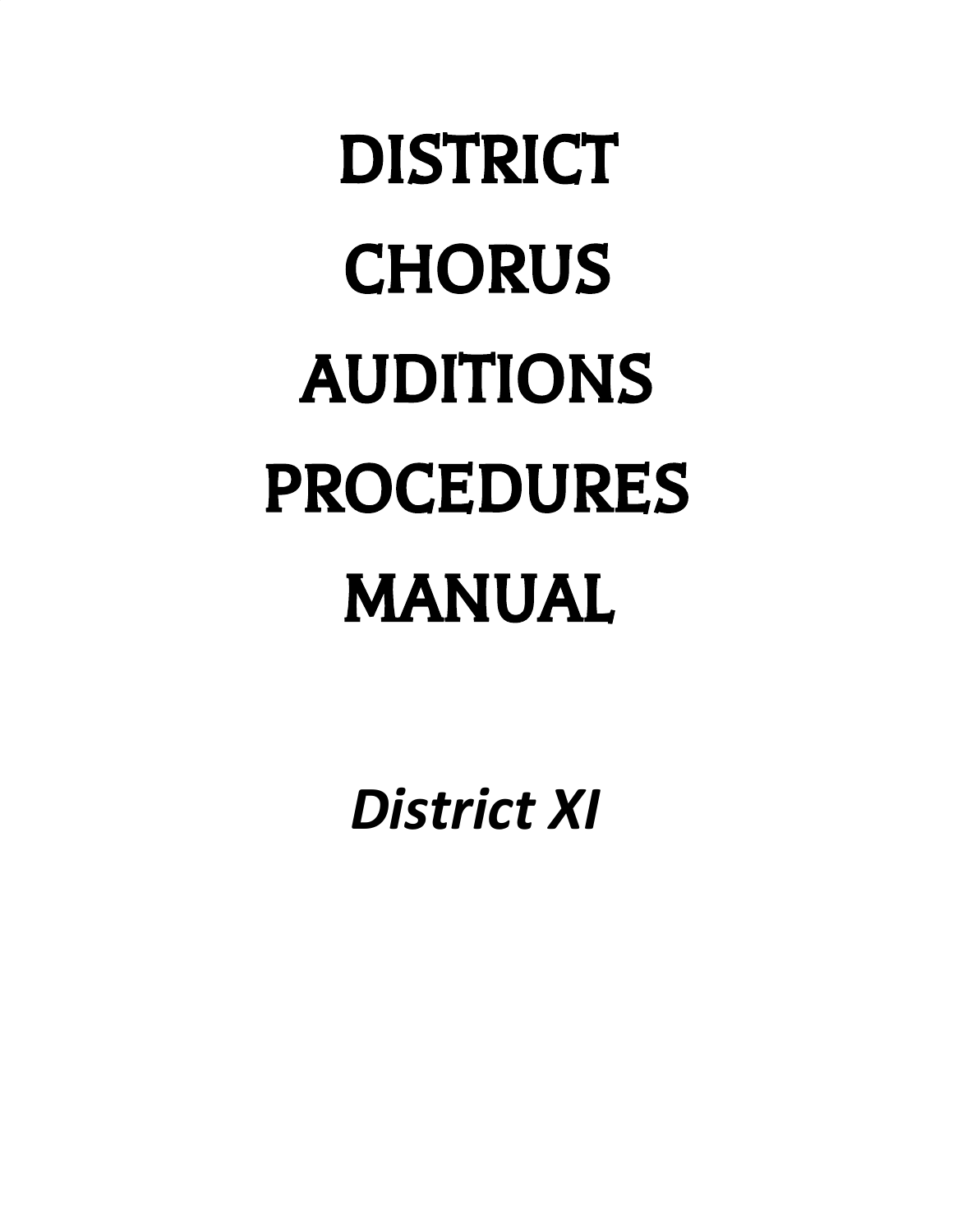# **TIMELINE**

- **MAY:** -Reserve the audition date and rooms on the school calendar. -Inform district as to the date of auditions.
	- -Determine who will be the host school for the event, and who will be its event host and chair.
- **AUGUST:** -Contact/send contracts to judges (12). Judges may be choral directors from other districts, retired choral directors, voice teachers (not of any students auditioning), college or community choral directors - they may not be choral directors of those students auditioning.
	- -Send out information to District about audition piece (last year's All-State audition piece).
	- -Confirm with Student Activities the rooms that are reserved for the auditions.
	- -Contract sight-singing composer. The sight-reading parameters are listed in **addendum II**.
- **SEPT:** -Locate or create sound files for the song and sight-singing. -Create budget for the event. -Send out information sheet to the teachers (see **addendum I**), including a copy of the student contract (found in the VCDA manual) for their convenience.
- **OCT:** -Obtain contracts from all the judges and sight-reading composer along with any necessary W-9's. -Collect contracts and audition fees from all participating schools. -Check number of contracts against each school's registration sheet and make sure that there is a contract for each auditioning student,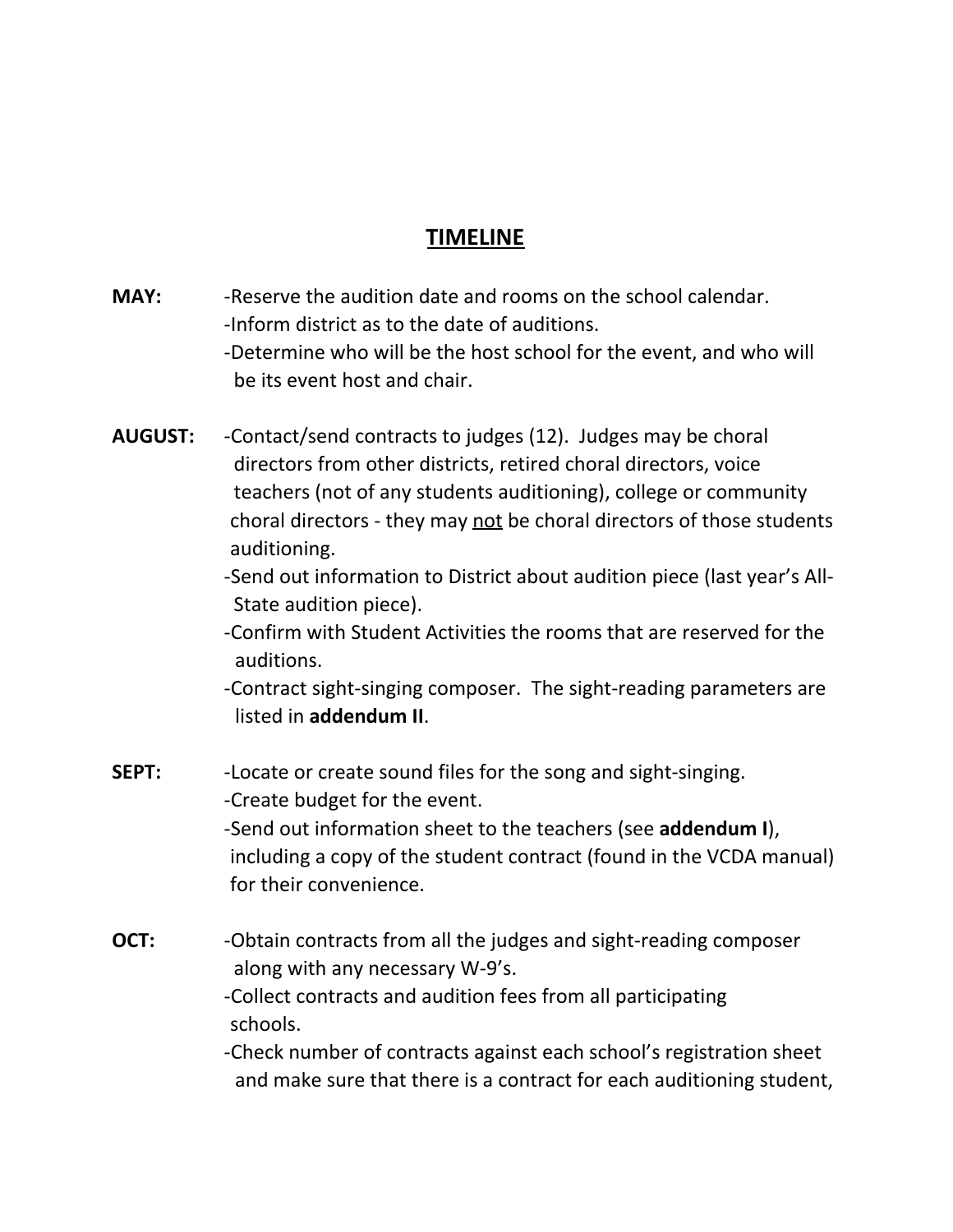along with the correct amount of money in fees.

-Deposit checks in school account (titled "District Chorus").

-Submit paperwork from judges to school financial administrator.

(Be sure to make copies for your own records and for back-up.)

# *-Page 2-*

-Make check payment requests for the judges and sight-reading composer.

-Send out Sign-Up Genius to parents for volunteers to work the event and/or donate food to the hospitality room.

-E-mail the following to the judges:

- 1. Copy of audition song
- 2. Copy of adjudication rubric
- 3. Judges' guidelines sheet (see **addendum III**)
- 4. Audio files and pdf's of song and sight-reading instructions for them to download to an electronic device of their choice, which they will bring them to the auditions.

-Have students sign up to volunteer for the host team and/or for setup. Meet with them during the school day to review procedures.

- **NOV: -**Inventory items for auditions:
	- 1. Signage
	- 2. Supplies for audition rooms (**see addendum IV**)
	- 3. Formatted sign-in sheets for auditions day
	- 4. Pre-formatted individual adjudication sheets with voice

part and audition number to coincide with sign-in sheets.

-Obtain checks for judges.

-Send reminder e-mail to judges with pertinent information.

-Create master list of volunteers – where and when.

# **NOV – DAY BEFORE AUDITION:**

-Set up six audition rooms – student volunteer team assists.

The 6 audition rooms are: S1, S2, A1, A2, T1&2, B1&2.

-Set up registration station.

-Post all signage.

-Volunteer parent team sets up hospitality room.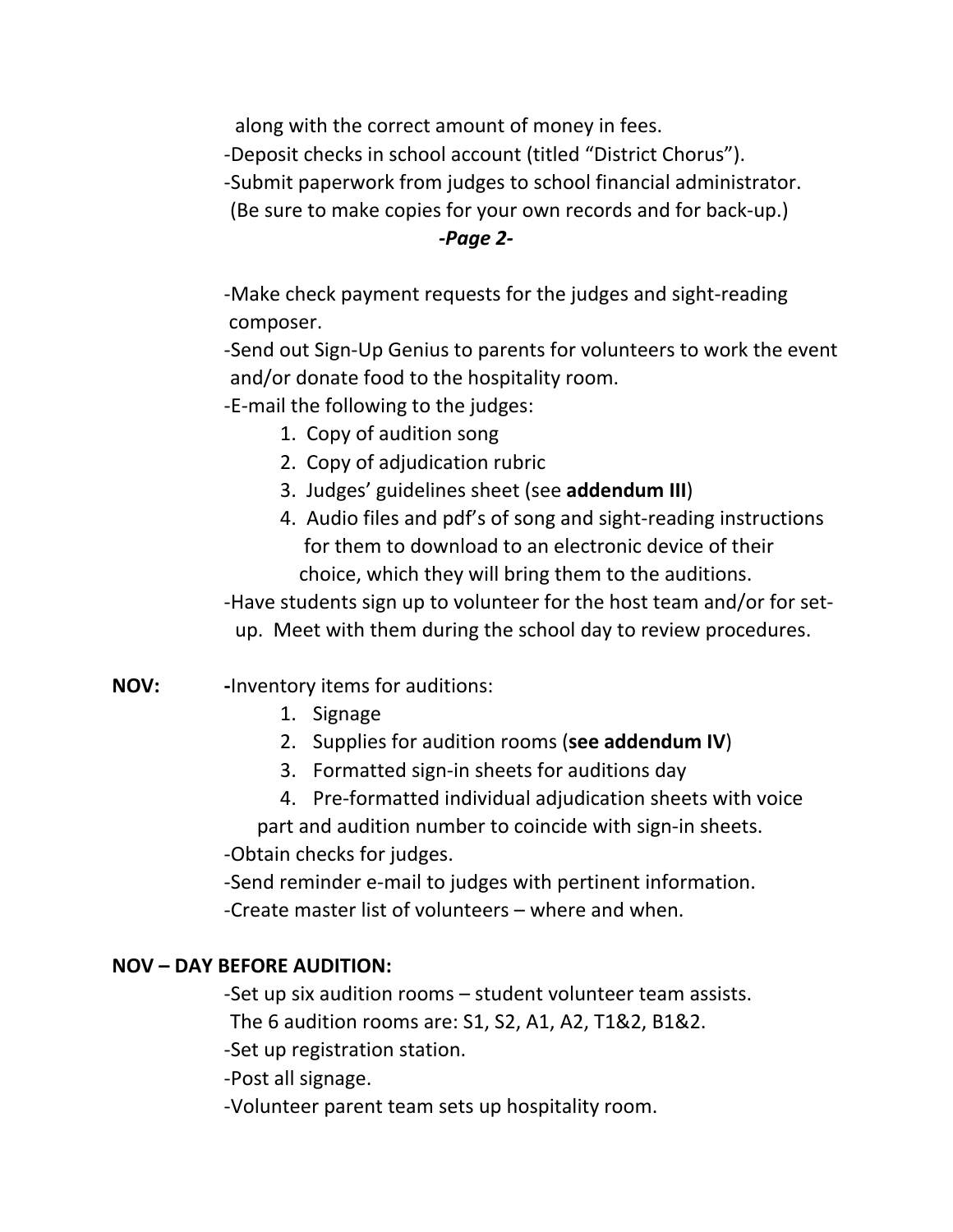-Make name tags for all volunteers, teachers and judges. -Photocopy audition song and sight-reading exercise sheets.

## *-Page 3-*

## **NOV – DAY OF AUDITION:**

**6 - 8 am** -Open building. -Turn on copy machine. -Set up cafeteria with sound system, piano for warm-ups, and concession area – this is the warm-up and holding room for all students auditioning and any parents who accompany them. -Set up registration station, including name tags for volunteers. -Post any remaining signage, check sound equipment in each audition room. -Unlock tabulation room so tabulator can set up. -Parent volunteers bring in food and finish setting up hospitality room. -Place copies of audition song and sight-reading examples in each room. **8 am** -Meet with teachers to review registration procedures. -Meet with lead students. **8:15 am** -Student room hosts arrive, go to audition rooms. -Finalize any loose ends of set-up. **8:30 am** -Meet with judges in hospitality room. Review procedures with them while they have breakfast, which we provide. -Check in with all audition room student hosts to be sure they're in place. -Teachers at registration site – REGISTRATION OPENS (all the teachers from our district register the students). **8:50 am** -Escort judges to audition rooms, make sure that they are introduced to room hosts and settled in, including connecting their devices with the recordings to the speakers provided in each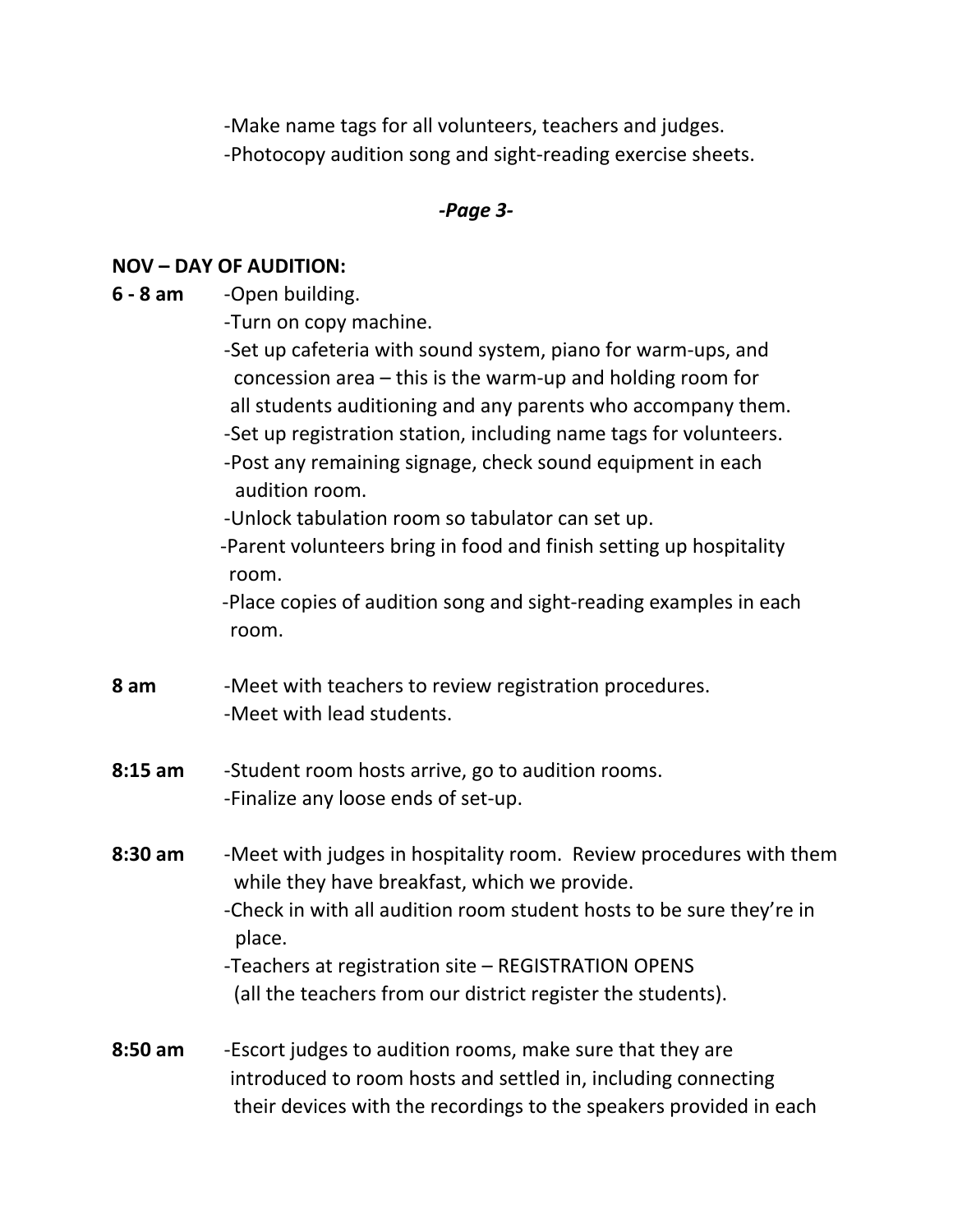room.

## *-Page 4-*

**9-11:30 am** -BLOCK 1 auditions (from time to time, collect completed adjudication forms and run them to tabulation room) -REGISTRATION CLOSES at 9:30 am

- **11:30-12:25 -**LUNCH BREAK FOR JUDGES (give them signed contracts and checks)
- **12:00 pm** -Second REGISTRATION OPENS
- **12:30-3 pm** -BLOCK 2 auditions -REGISTRATION CLOSES at 1:00 pm
- **3-5 pm** Tear down and clean hospitality room.
	- -Tear down audition rooms and signage.
	- -Tear down cafeteria.
	- -Finalize tabulations.
	- -Close up tabulation room.
	- -Turn off copy machine.

-District teachers meet, review scores, make delegate choices based. on the scores, looking for natural cut-off points for each voice. part. Also decide on alternates for each voice part.

# **NOV/DEC – EVENT WRAP-UP:**

- -Finalize event report reconcile with finance administrator.
- -E-mail auditions results (spreadsheet) to all participating schools.
- -Write thank-you-notes to judges.
- -Send event report to VMEA treasurer.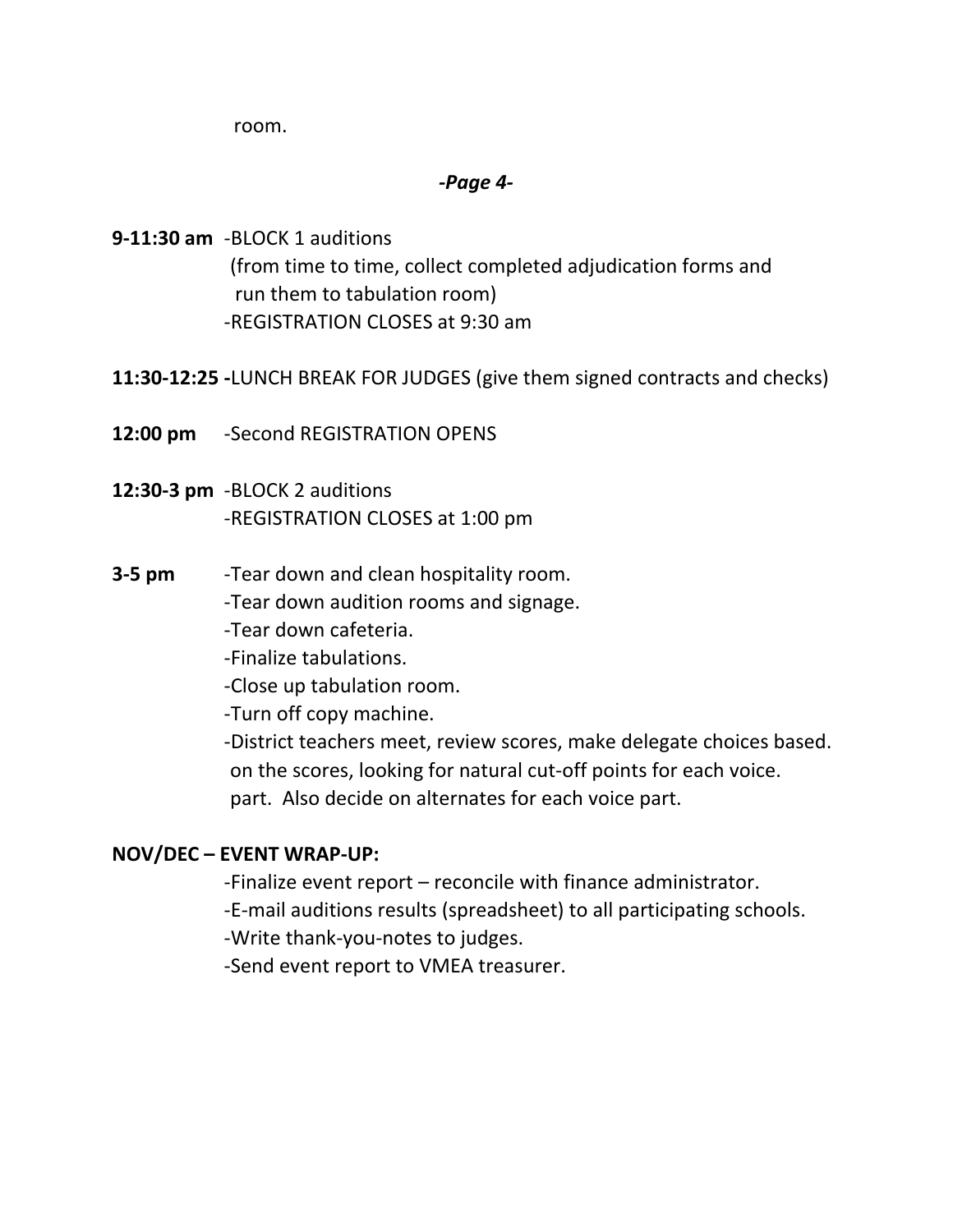## *-Page 5-*

## **ADDENDUM I**

#### **2019-20 DISTRICT XI CHORUS AUDITION INFORMATION**

Date: **Saturday November 9th, 2019** Location: Centreville High School 6001 Union Mill Rd. Clifton, VA 20124

Times: **Students will be randomly assigned to one of the following audition time blocks:**

**Block A** 9:00 – 11:30 a.m. **(Registration begins at 8:30 and will close at 9:30)** Lunch Break 11:30 am – 12:30 pm

**Block B** 12:30 – 3:00 p.m. **(Registration begins at 12:00 and will close at 1:00)** *Registration will close at 9:30 AM for block A and 1:00 PM for block B*

**Special Time Requests:** Requests for special audition times must be documented by the following: **Note from parent/guardian** explaining the reason for the request and including the specific time block requested. **Siblings may request the same block. That is reasonable.**

Fees: \$11.20 per student

Please submit one SCHOOL or BOOSTER check covering all audition fees for your students. No personal checks will be accepted. Checks should be made payable to **Centreville High School or CVHS.** Electronic

Registration: Due NO LATER THAN October 18th.

Forms: Each student must submit a completed and signed District Chorus Commitment Form. No student will be assigned an audition time without this form. All commitment forms and fees are due to Lynne Babcock **NO LATER THAN END OF SCHOOL DAY on FRIDAY NOVEMBER 1st, 2019.**

Audition Selection: *Whither Must <sup>I</sup> Wander* – For all audition materials, **CLICK HERE**

# To register your students -CLICK HERE-**Link to Online Registration**

**DISTRICT CHORUS IS SCHEDULED FOR FEBRUARY 13, 14 and 15, 2020. PLEASE HAVE STUDENTS CHECK THEIR CALENDARS TO BE SURE THEY CAN COMMIT TO THESE DATES!**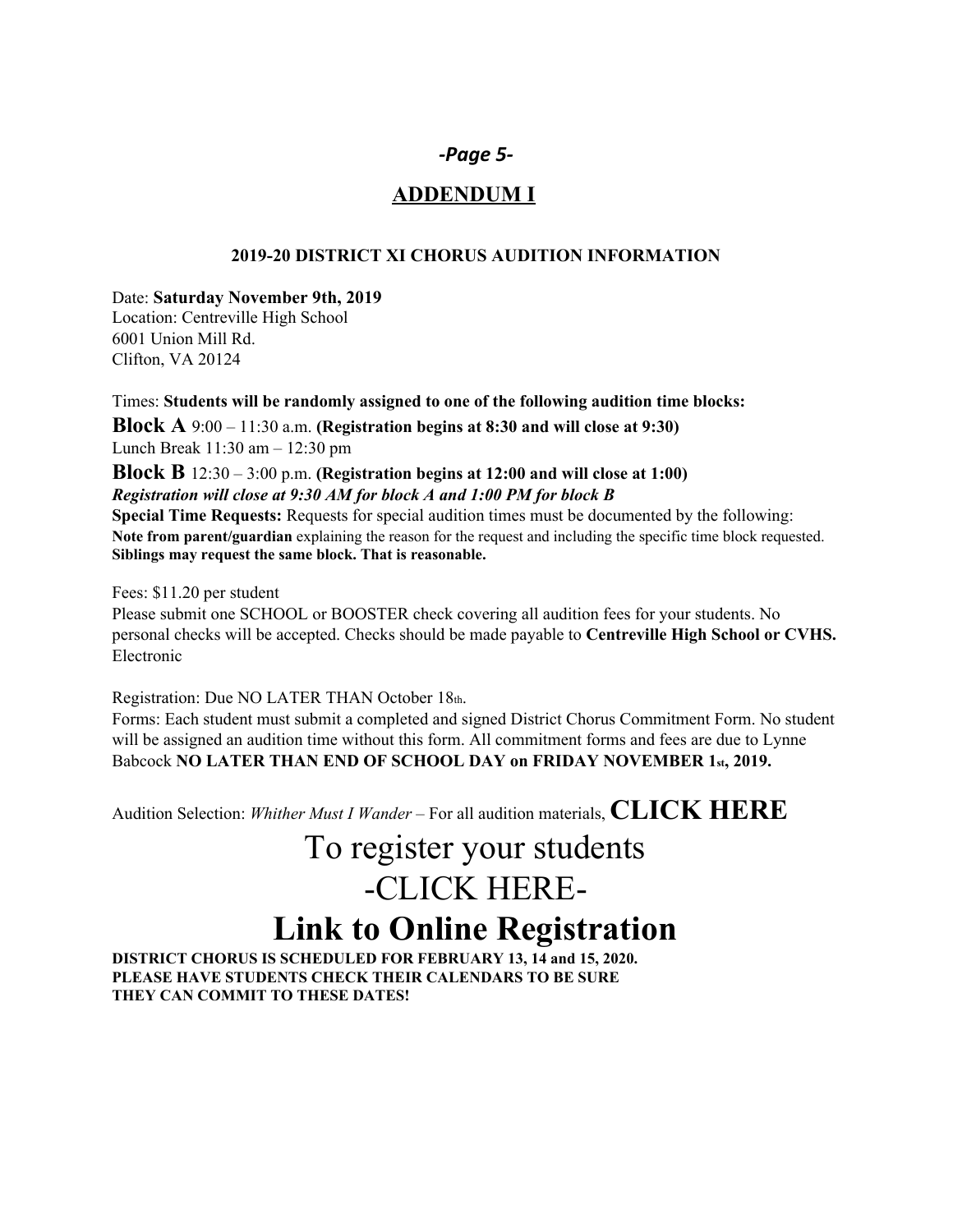# *-Page 6-*

# **ADDENDUM II**

# **DISTRICT CHOIR AUDITIONS SIGHTSINGING GUIDELINES**

1. Keys:

District 10: Sop/Ten - Eb, Alto/Bass - C District 11: Sop/Ten – F, Alto/Bass – C District 12: Sop - G, Alto – D, Ten – F, Bass - C

- 2. Common time, four measures in length
- 3. Begin and end on tonic
- 4. Primarily step-wise motion, skips no larger than a third to occur at simple points of rhythm.
- 5. Skips will be do-mi or mi-sol only.
- 6. Note values used whole, dotted half, half, dotted quarter, quarter, and eighth notes
- 7. Overall structure ascending and descending
- 8. The highest note used in any example will be "la" and the lowest note will be "ti".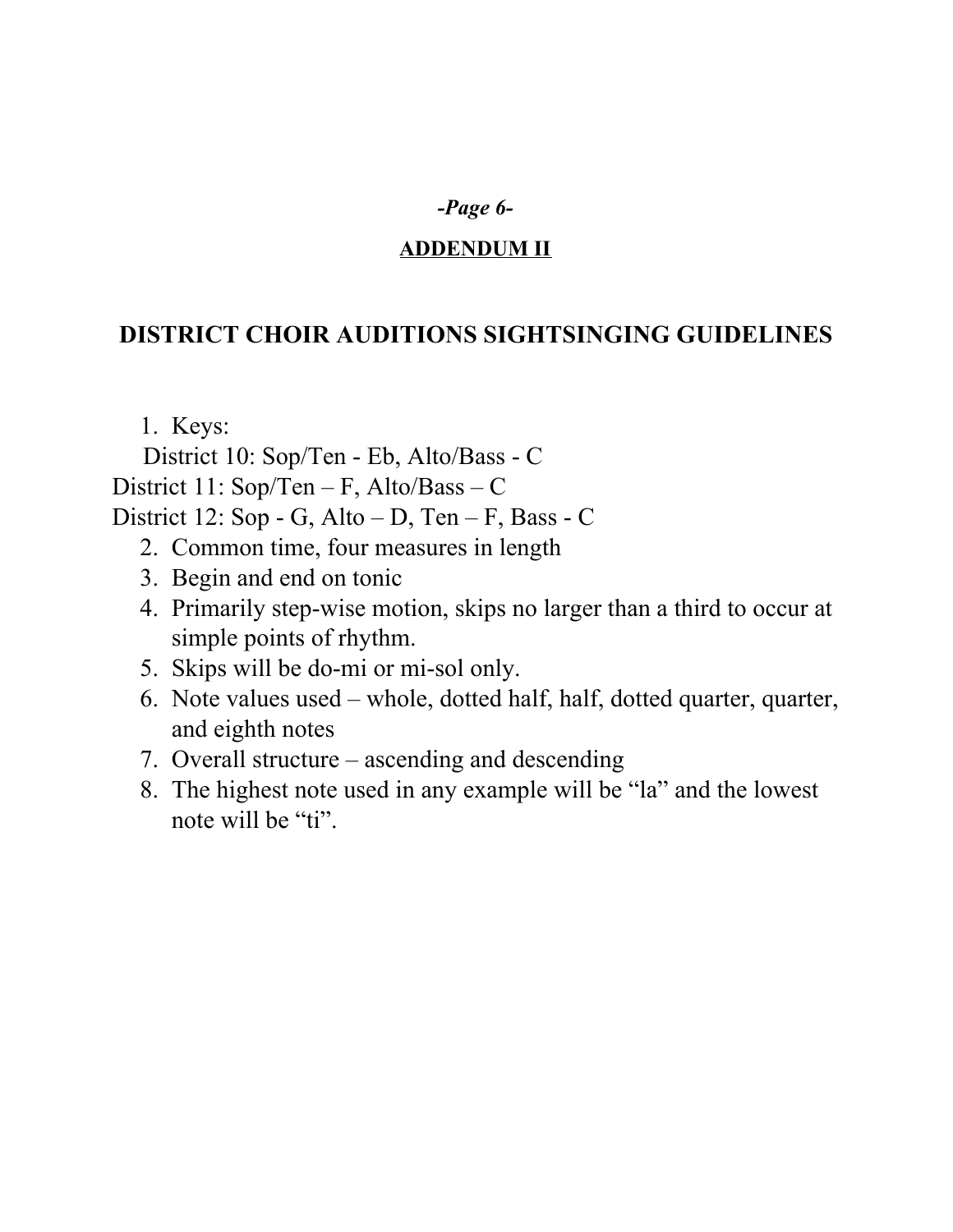## *-Page 7-*

## **ADDENDUM III**

## **DISTRICT XI JUDGING GUIDELINES**

Thank you for judging! District Chorus Is an important event and these auditions provide a valuable learning experience. We are grateful for your help.

\*\*\*Auditions will be held on **Sat., November 11, 2017**

\*\*\*Please arrive no later than **8:20 am**. The schedule this year is:

**Block A – 9:00 am – 11:30 am Lunch – 11:30 am – 12:30 pm Block B – 12:30 pm – 3:00 pm**

\*\*\*You will be paid **\$180.00**.

\*\*\*You will be provided with **breakfast, lunch and snacks**.

## **GENERAL INSTRUCTIONS**

- 1. These are "blind" auditions. Students should not see you and you should not see them.
- 2. To remain impartial, you must not know any information about the student. Should anyone make a comment about personal characteristics, school, etc., please ask them to stop.
- 3. Please try to finish the score sheet as soon as the student is done sight-reading. The numbers on the sheet are your first priority. Should you choose to write comments, please be brief and constructive. DO NOT slow the pace of the auditions to write comments. *Also, please check with one another before you finalize your scores, to make sure that the scores are at least somewhat*

## *consistent. If your scores vary radically, the students auditioning will not be able to learn benefit from your score sheets.*

- 4. Please be careful of what you say during the audition. Students tend to assume that all comments, laughter, etc. is directed at them!
- 5. YOU will be running your own sound in the audition rooms. You will be sent the sound files to load onto your phones, which you will operate during the audition. This will ensure that you are the only people to hear the auditioners. We'll run you through this process once we've escorted you to your audition rooms.

## **JUDGING THE PREPARED PIECE**

- 1. A student may start over once.
- 2. Do not give the student any vocal cues.
- 3. Do not give zeros unless the student does not attempt the piece.

## **JUDGING SIGHT-SINGING**

- 1. Any method may be used as long as the notes/rhythms are correct. Do not give the student any verbal (spoken or sung) help in singing the example.
- 2. Before beginning the example, students may sing (out loud) a scale or note pattern to establish pitch.
- 3. During study-time, students may very softly hum or sing the example until it is time.
- 4. A student may start over only ONCE. If they ask to start over, tell them yes, but remind them that